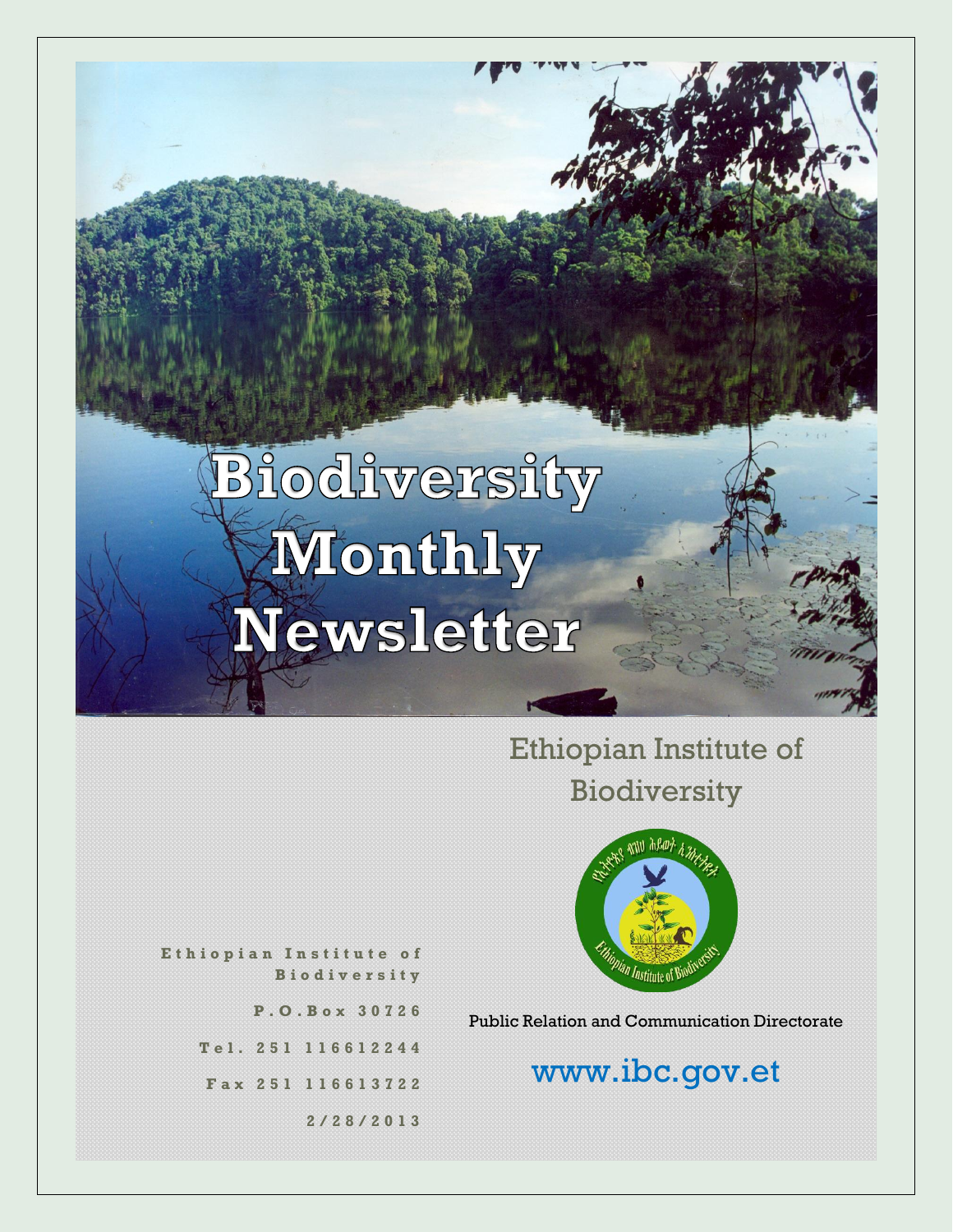## Biodiversity Monthly Newsletter

**[World Wetlands Day Focuses on Water Management](http://www.ibc.gov.et/2713)**

**2 February 2013:** As a contribution to the UN International Year for Water Cooperation, the Secretariat of the Ramsar Convention on Wetlands of International Importance especially as Waterfowl Habitat (Ramsar Convention) focused the celebrations of this year's World Wetlands Day on wetlands and water management. The Day aims to show the interdependence between water and wetlands and the key role wetlands play.

World Wetlands Day (WWD) is celebrated globally every year on 2 February to raise awareness of the vital role healthy wetlands play in sustaining life and its diversity. This year's WWD aims to highlight the importance of conserving and enhancing the ecosystem services provided by water and wetlands. Its slogan is "wetlands take care of water."

In his message to mark the Day, Anada Tiéga, Secretary General of the Ramsar Convention, underlined that this year's celebrations provide an opportunity to raise awareness among water managers that "wetlands are not competitors for water but rather they are essential components of water infrastructure, providing a clean source and store of freshwater."

Also to mark the Day, Braulio Ferreira de Souza Dias, Executive Secretary of the Convention on Biological Diversity (CBD), stressed that wetlands are natural infrastructure that "help us manage water problems, and in doing so, provide multiple benefits beyond water itself."

#### **[CGIAR Partners Decode Chickpea Genome](http://www.ibc.gov.et/2710)**

**28 January 2013:** In a breakthrough that may lead to new, improved varieties of chickpeas with drought tolerance and disease resistance, scientists from the Consultative Group on International Agricultural Research (CGIAR) have decoded the genome sequences of 90 chickpea varieties from 10 countries.

1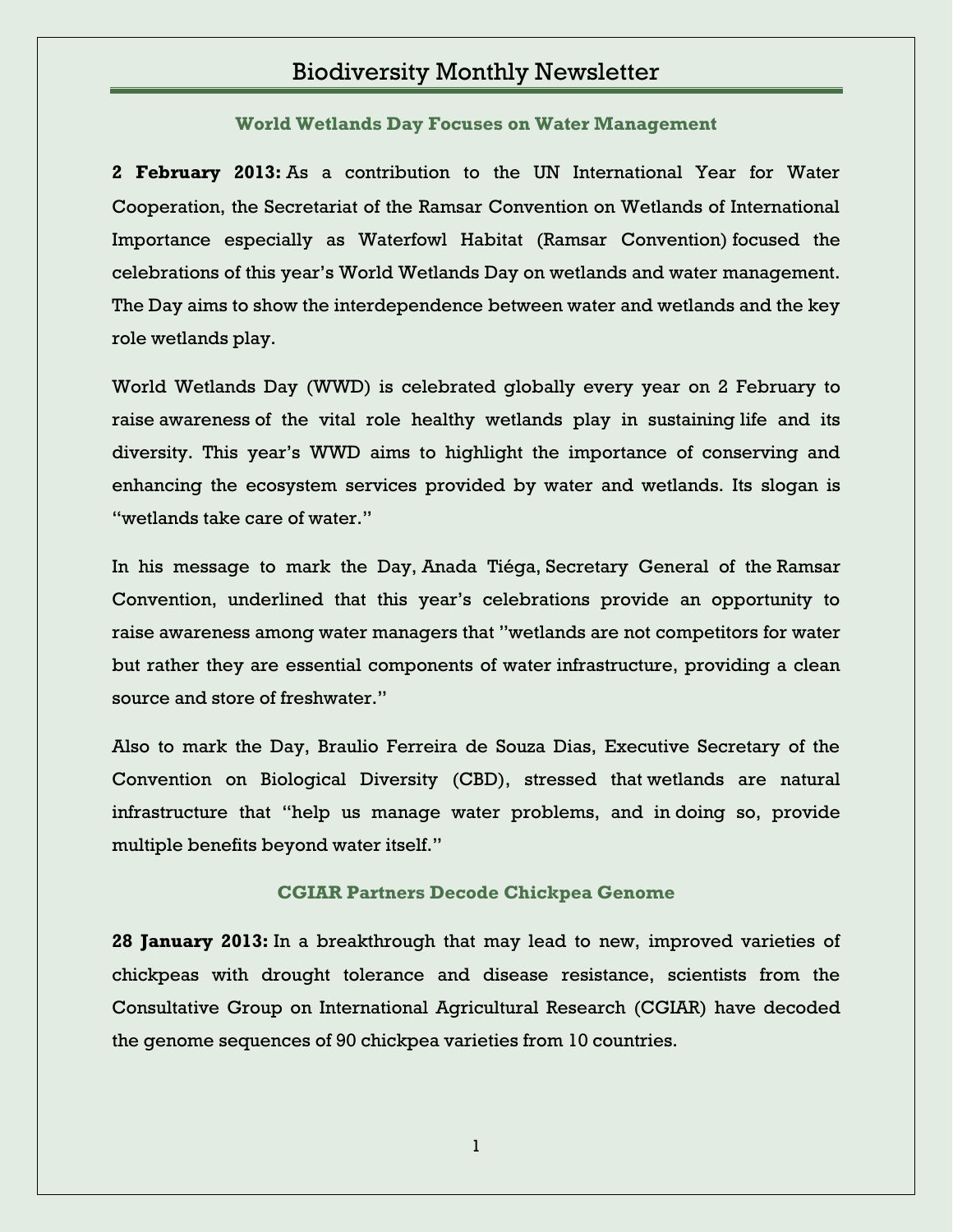## Biodiversity Monthly Newsletter

Chickpea is a drought tolerant and high protein crop that is central to food security in India and parts of Sub-Saharan Africa. The article describing the research identifies clues on how the genome sequence can be used to improve crop yields in marginal environments. The research began by sequencing the large seeded CDC Frontier chickpea variety, followed by resequencing the additional genotypes, which can be used to identify genetic markers. The work will help to reduce the time to develop new varieties of chickpea.

The research was part of efforts by the International Chickpea Genome Sequencing Consortium (ICGSC) led by the International Crops Research Institute for the Semi-Arid Tropics (ICRISAT), a member of the CGIAR.

**[CGIAR, Global Crop Diversity Trust Collaborate to Maintain Genebanks](http://www.ibc.gov.et/2715)**

February 7th, 2013. An agreement between the Global Crop Diversity Trust and the Consultative Group on International Agricultural Research (CGIAR) Consortium will provide \$109 million over five years to establish a new research programme to maintain the 706,000 samples of plant genetic resources held at 11 CGIAR research centers globally.

The CGIAR Research Program for Managing and Sustaining Crop Collections will be central to ensuring that the global network of genebanks continues to function and act as resources to secure global food security. According to CGIAR, the diversity held in these genebanks is central to tackling current and future agricultural challenges related to climate change and pests. CGIAR stresses that it has already distributed over one million samples to plant breeders and researchers over the past decade to help address such issues.

The two entities will complement each other, as the Global Crop Diversity Trust is devoted solely to protecting crop diversity, while CGIAR provides a wide network for collecting and storing plant materials. The Program will be supportive of and consistent with the International Treaty on Plant Genetic Resources for Food and Agriculture (ITPGR). The funds will be used to continue research on advanced